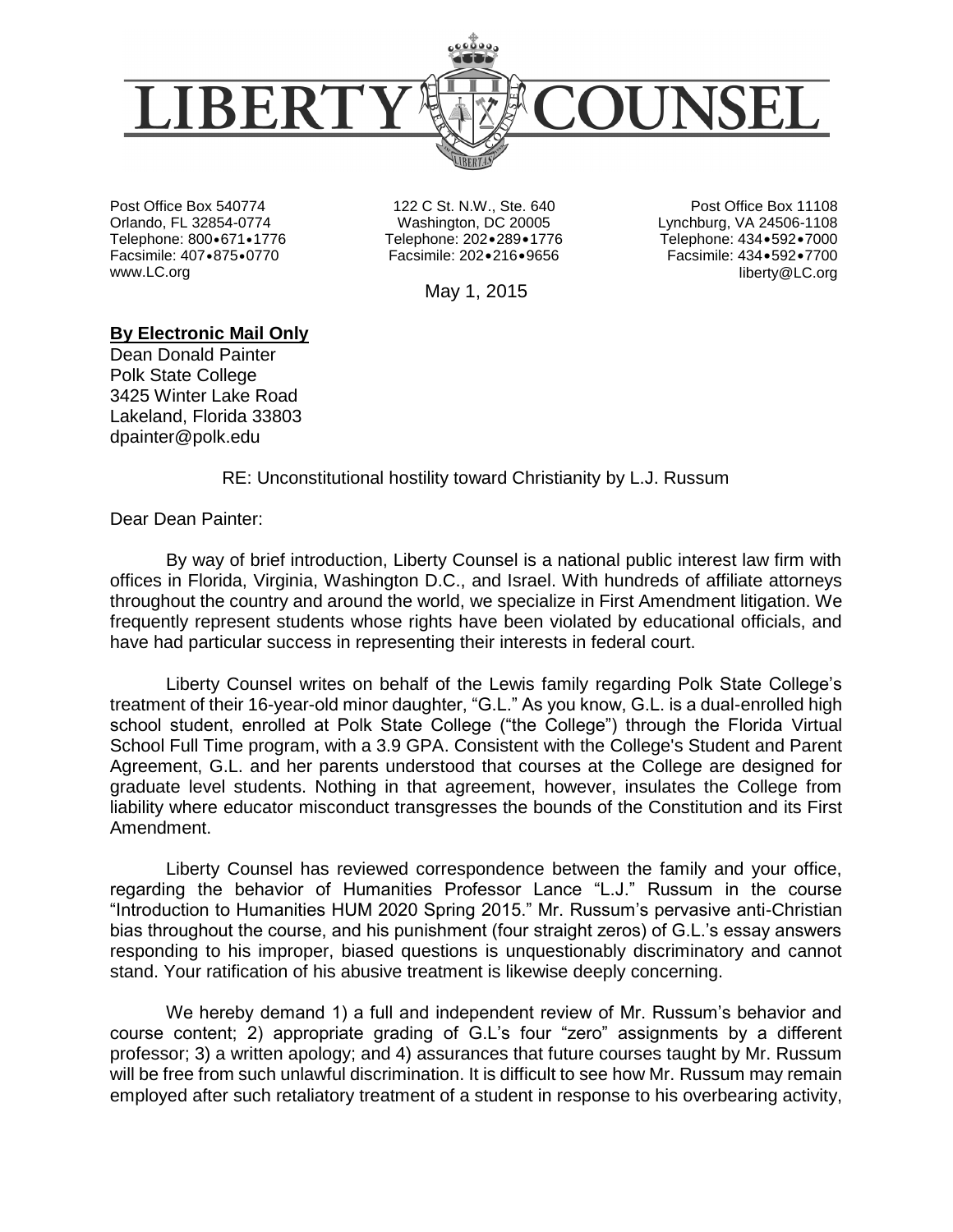$\overline{a}$ 

as it calls into question his academic credibility and objectivity.

In addition to the attached correspondence to and from your office, Liberty Counsel has reviewed Mr. Russum's syllabus and course assignments. His hostility toward "religion" (in actuality, Christianity) begins in the syllabus, and continues throughout the course, despite the fact that he states in the syllabus that students "are under no obligation to agree with classmates, authors, or the instructor, in fact, the instructor will often occupy the space of 'Devil's Advocate' for the purpose of lively discussion."

As will be seen, this caveat for ostensibly legitimate pedagogical purposes is untrue. Students are indeed required to agree with the professor, upon pain of grade retaliation, and the instructor is not a "Devil's Advocate," but a radical ideologue, bent on imposing his views on students, in violation of acceptable academic standards and the U.S. Constitution.

Beginning in Week 1 of the course assignments, Mr. Russum makes a claim of secular humanist orthodoxy: "What we take to be the 'truth' is just the retelling of the myths of early civilization. The **god** [sic] **of Christianity/Islam/Judaism** are [sic] a mixture of the god(s) myths of the Mesopotamians." (Emphasis added.) He continues: "The point of this is not to 'bash' any religion, we should NEVER favor one over another, they all come from the same source, HUMAN IMAGINATION . . . ". In other words, all religions are equally "false" and must be treated accordingly. Also in Week 1, Mr. Russum introduces students to "Karl Marx" as an authority on the "the cultural attempt to build civilization" of the ancient Mesopotamians.

In Week 2, Mr. Russum introduces students to "the Epic," including "elements of homoerotic/Friendship/Raw human sexuality" and "the use of sexuality and the role of women" in the epic.

Weeks 3 and 4 discuss the Egyptians, and Mr. Russum's attempt to deconstruct the Bible by claiming the discredited position that the Egyptian Book of the Dead is the source material for the Biblical First Book of Samuel.

Weeks 5, 6, and 7 discuss Greek History, Theatre, and Mythology, with "**The Geek's** [sic] **and their Divines'** [sic]." (Emphasis added.) Weeks 8, 9, and 10 discuss Rome, Gladiators, and the Fall of Rome and the Dark Ages. All of these are relatively non-controversial.

With Week 11, however, Mr. Russum returns to his theme of Christianity as the source of all evil in "**The Roll** [sic] **of Religion in the Middle Ages**." (Emphasis added.) Throughout Week 11, and the course content, Mr. Russum repetitively refers to Christianity with pejoratives such as the "Christian mythos;" or the "mythology of the trinity [sic], god [sic], Christology and Mariology;" "the mythos that seeks to punish unbelief;" "one of the most violent forms of religion the world has ever seen;" and so on. He also systematically "decapitalizes" references to God and Christian subjects, which is a common tactic of the radical atheist community to express hostility towards religion.<sup>1</sup> While Mr. Russum's own work

<sup>&</sup>lt;sup>1</sup> See, for example, nearly every Freedom From Religion Foundation ("FFRF") correspondence mentioning "God" or "the Bible."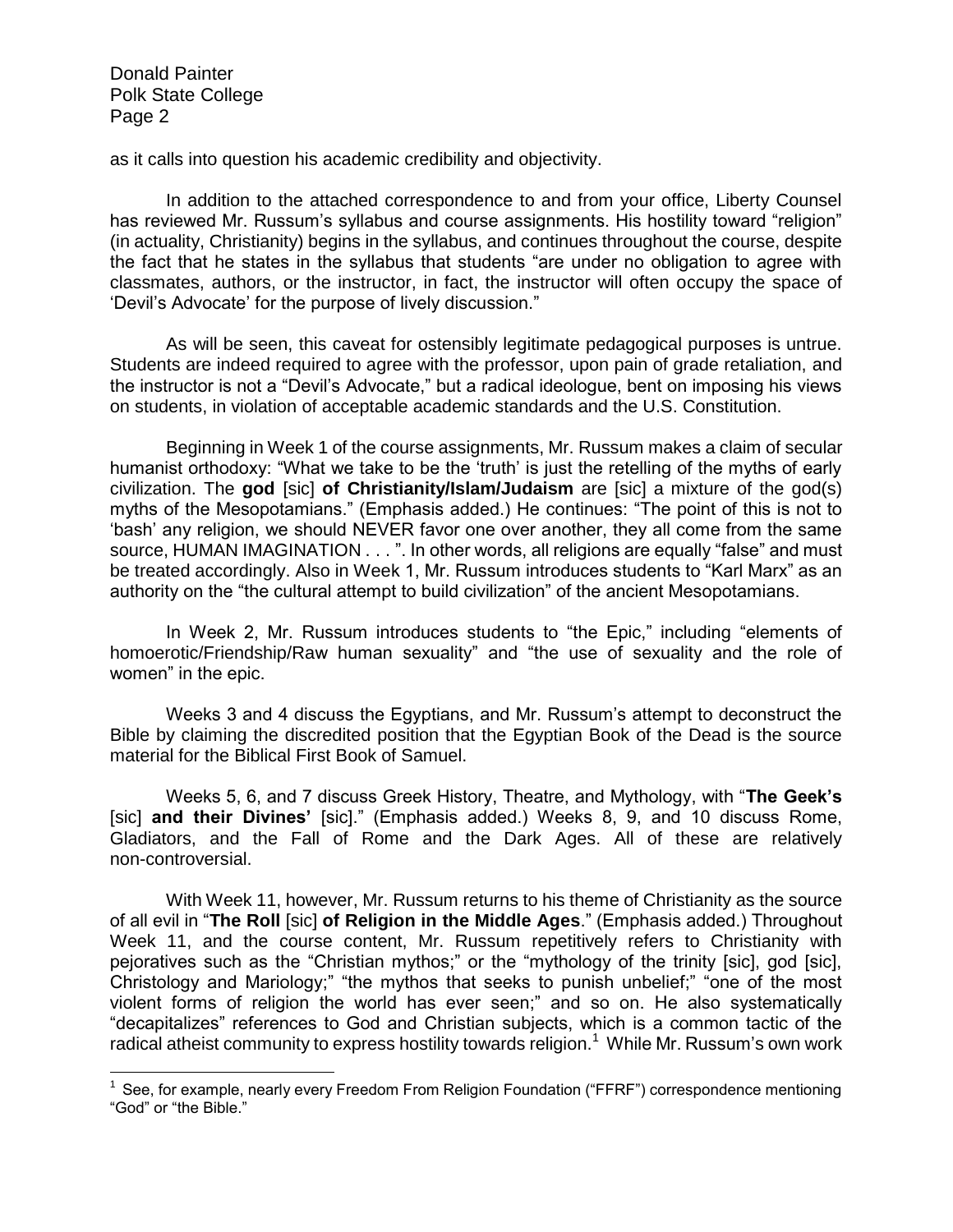is replete with spelling and grammatical errors, the instances of intentional "de-capitalization" are far too frequent to be mere "errors;" they are intended to be insulting to people of faith and are evidence of his hostility to Christianity. These examples may be viewed in context in the course assignments, instructions, or feedback for the following weeks:

Week 11 (emphasis added):

- "There is no denying that Christianity in the Middle Ages was harsh and at times inhumane, e.g., the Crusades. **Christianity proved itself** during the Middle Ages to be **one of the most violent forms of religion the world had ever seen**."
- "Women found space to become mystics, bear the wounds of **their gods**, become Nuns [sic]."
- The nuns are an "example to **all the major religions today**, **that STILL attempt to regulate the bodies of women** . . . ."
- "Enjoy the reading on the Nuns [sic] who continued to do what they thought was best for humanity when **god's** [sic] representatives said it was not."
- "NOTE: . . . and this is VERY important, **I DO NOT want you to write about how wonderful you think Christianity is now because women can do A, B, or C.** History is history and facts are facts and your opinion on if it is better now or not is irrelevant for this discussion. This is a HISTORICAL discussion about the middle ages. **If you really feel the need to express your opinion on how you think Christianity is now for women** . . . ."

Week 12 (emphasis added):

"You see Greek gods next to Roman and Christian **gods** [sic] and yet it is not a religious time but a return or rebirth or the classics. It is embracing the mythos through a veneration of the human."

Week 13 (emphasis added):

- "Luther is a product of his historical moment and must be understood in his time. Describe how his **reformation** is a **political act** [sic] one that expands humanism and draws us aways [sic] from the **mythos that seeks to punish unbelief**. Luther free [sic] us through his humanism and we can never forget the power of his **reformation**."
- "Any quotes from his sermons or writings MUST be about humanism and how the reformation is in the right place and right time in history **NOT some divine providence of the gods**."
- "the history of the humanism of Luther and **his reformation**."
- "**IF You turn this into a theological debate** or [sic] **divine providence** I will NOT read it and you will be given a zero."

In addition to the offensive content in Week 14 noted by Mr. and Mrs. Lewis in their attached correspondence, Mr. Russum assaults the sensibilities of his students by focusing Page 2 of his PowerPoint on an enlarged, zoomed-in, head-on picture of the penis of Michelangelo's *David*. Note that the textbook provides a full-body shot of the same sculpture, but it is not zoomed in on the genitals, front and center.

On Page 13 of the Week 14 PowerPoint, Mr. Russum notes in the upper right "coroner" [sic] of Michelangelo's painting *The Last Judgment*, a Greek column held by angels.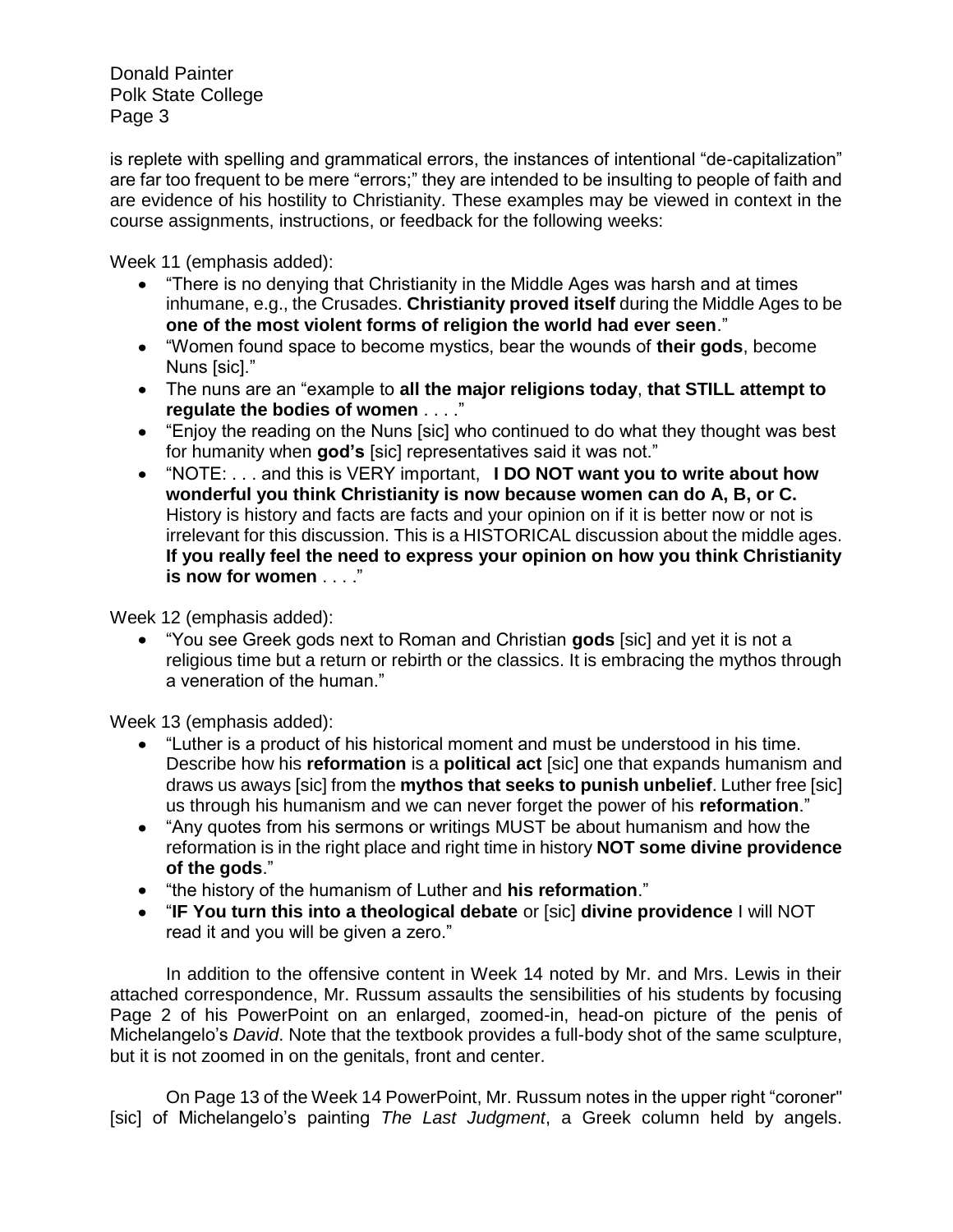According to Mr. Russum, here "we have a Phallic [sic] symbol with the back of the angel serving as the testicles," depicting heaven "as a Patriarchal place." Continuing on Page 14: "Just below the Phallic [sic] symbol you have this wonderful scene in heaven where you have men kissing each other in a very erotic embrace." Mr. Russum then uses Michelangelo as an ideological sock-puppet stand-in for his own beliefs about homosexuality, stating that "in the 16th century **Michelangelo is claiming that being in a same sex relationship is NOT A SIN and WILL NOT keep someone out of Heaven."** (Emphasis added.) Clearly, Mr. Russum has an axe to grind, and strays into his own theological views on homosexuality and heaven, under the guise of art appreciation.

In this academic environment, Mr. Russum demanded essay answers from G.L. and the other students which conform to his own personal worldview. Where G.L. endeavored to provide academically responsive answers in a manner that did not simply concede that Christianity was false, violent, or oppressive to women; that Martin Luther's motivations for the Reformation were not wholly secular in nature; and that there are other interpretations of Michalengelo's sculptures and paintings, Mr. Russum "graded" her papers with four straight zeros. G.L.'s papers are attached for your reference. They include verbatim quotes of Mr. Russum's biased, inappropriate, and historically incorrect questions.

Mr. Russum's course materials alone are enough to impeach his teaching credentials. Were Mr. Russum to claim "legitimate pedagogical purposes" for his materials, however, his pretext would be exposed by his online social media persona.

For instance, consistent with Mr. Russum's course content, Mr. Russum's "Likes" on Facebook reveal that he is not a "Devil's Advocate," seeking to foster academic inquiry; but rather, he is a complete ideologue for just about every "ism" of the Left: Communism, Feminism, Atheism, Racism, and homosexuality. He attacks the nuclear, man-woman family as "patriarchy" to be destroyed.

The following are direct quotes which Mr. Russum has personally "Liked" on his Facebook page, which read as almost a parody: "A Foul-Mouthed Feminist - **F\*ck** the Patriarchy;" "End Colonial Mentality - **How the Hetero Capitalist Able-Bodied White Patriarchy Ruined the World**;" "Atheist Nurse;" "Online University of the Left;" "**Sh\*t** Academics Say;" "Marx Engels Lenin Institute;" "Slavoj Zizek" (a modern-day Communist philosopher and supporter of mass murder); "Transgender Law Center;" "I **f\*cking** love science;" "**We F\*cking Love Atheism**;" "Unpacking the 'F' Word;" "**Comrades of the World**;" "**B\*tch** Media;" "The Vaping Atheist;" "Intelligent, classy, well-educated women who say **F\*ck** a lot;" "Feminist Ever After;" "Redstockings of the Women's Liberation Movement;" "Third Wave Feminism;" "**Guerilla Feminism**;" "Women Without Religion;" "**Militant Atheism for the Soul**;" "The Atheist Cookbook;" "**Anarcho-Communism**;" "**Nonsense from the Bible**;" "You Too are Feminist;" "The Left Side of Feminism;" "**Smashing the Patriarchy**;" "Rabid Feminist;" "Radical Feminists;" "I Acknowledge The Destructive Nature of Capitalism;" "**I Acknowledge Class Warfare Exists**;" "International Socialist Review;" "Transformative Justice Journal;" and last but not least, "**Karl Marx, Politician**." (Emphasis added.) He is a member of the Facebook groups "Zizek Studies" and the "Polk State College Gay/Straight Alliance."

But wait, there's more: In addition to an inordinate overemphasis on four-letter words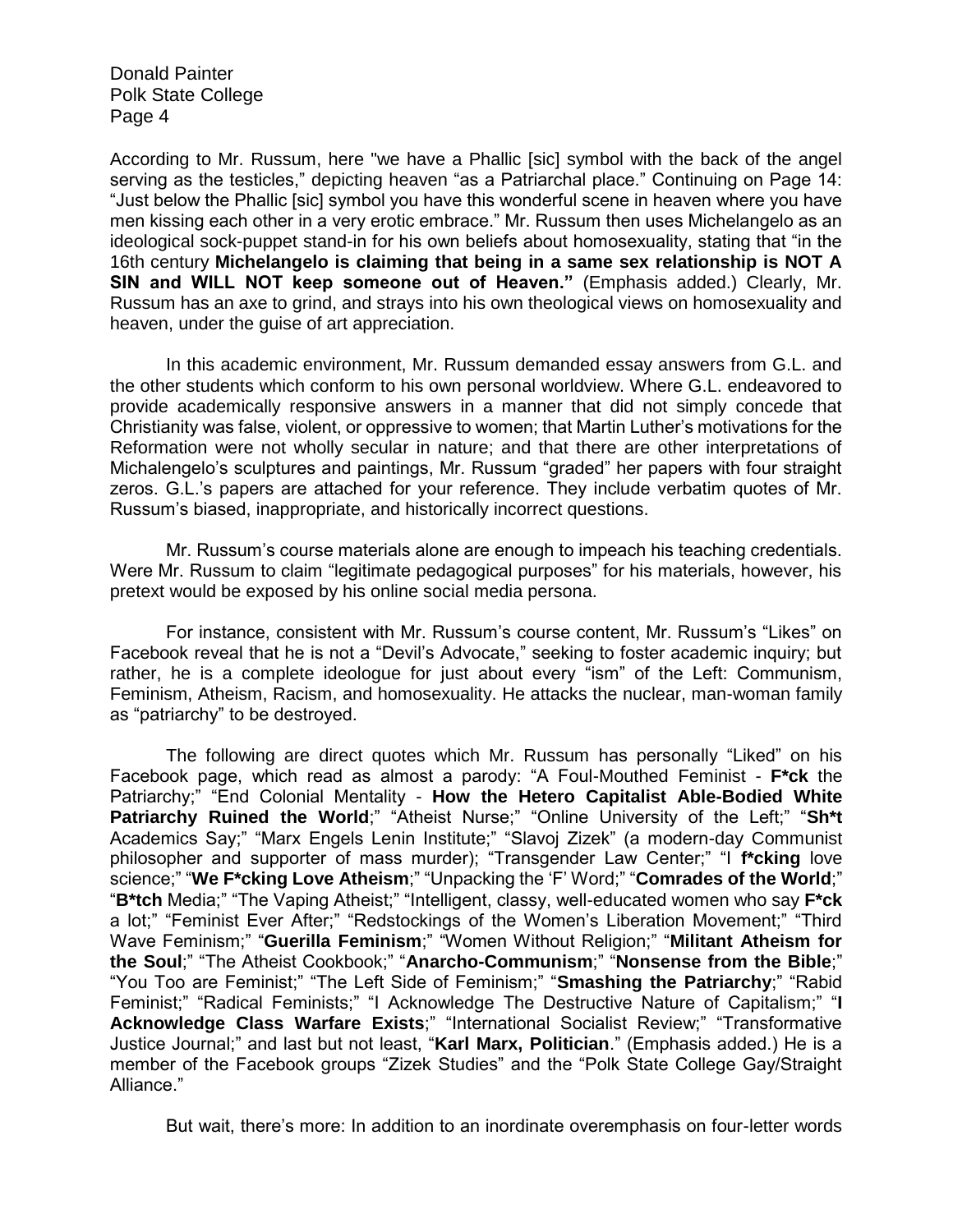$\overline{a}$ 

and a cornucopia of Communist concepts and symbols in his "Likes," Mr. Russum has a previous profile picture consisting of Fidel Castro, along with a picture of Jesus Christ signaling "F\*ck You" by flipping the middle finger, with Mr. Russum providing the caption: "I finally have the answer to WWJD [what would Jesus do]?" These pictures are attached to this letter for your convenient reference.

In both the Humanities course, and in his online persona, Mr. Russum displays unadulterated hostility toward Christianity, in violation of the Establishment Clause, and also blames Christianity for victimizing women and stifling sexual expression. While Mr. Russum is free, on his own time, to advocate whatever he wishes, so long as it does not create a material disruption to the academic environment, his online content is compelling evidence that his course material and behavior are not merely "pedagogical."

We can only take Mr. Russum at his word that "Class Warfare Exists," and how an "Anarcho-Communist" must deal with "class enemies" in his Humanities class, as it were. As he states at the end of *every e-mail communication*: "**The true ethical test** is not only the readiness to save the victims, but also - even more, perhaps - **the ruthless dedication to annihilating those who made them victims**.' - Slavoj Zizek." (Emphasis added). Mr. Russum's worldview has been challenged by G.L., a representative of the "class" (Christianity) responsible in his mind for all the world's ills. G.L. dares, in Mr. Russum's opinion, to spout "Nonsense from the Bible." Since G.L. refuses to be "converted" by Mr. Russum's "Militant Atheist" proselytizing into a "Woman Without Religion," he has instead decided to "ruthlessly annihilate" her (grade), under his email signature line's "true ethical test" from Slavoj Zizek, a modern-day Marxist who justifies the mass-murders of Lenin, Mao, Stalin, the Khmer Rouge ("not radical enough"), and Adolf Hitler ("not violent enough"). $2$ 

Thus, it cannot be reasonably argued that Mr. Russum is a kind-hearted academe seeking to broaden horizons as a "legitimate pedagogical purpose." It is abundantly clear that he cannot distinguish the appropriate forums for advocating personal beliefs, as is his right; imposing those beliefs on others, which is impermissible; and retaliating against those who object, which is bullying and unethical.

Under the Free Exercise Clause, an educational institution cannot compel students to even momentarily pledge allegiance to the flag of the United States, contrary to their sincerely held religious beliefs. *See West Va. State Bd. of Educ. v. Barnette,* 319 U.S. 624 (1943). If a school cannot compel the Pledge of Allegiance, which plainly furthers legitimate interests of the school, how much less can a professor mandate agreement with religiously discriminatory questions in order to achieve a passing grade on an assignment? $3<sup>3</sup>$ 

 $^2$  Zizek justifies the mass-murders of Lenin, Stalin, and Mao; calls the Khmer Rouge "not radical enough;"

and calls Adolf Hitler "not violent enough." For Zizek, the "true problem of Nazism" is not that it "went too far . . . but that it did not go far enough." John Gray, *The Violent Visions of Slavoj Žižek*, The New York Review of Books (July 12, 2012),

http://www.nybooks.com/articles/archives/2012/jul/12/violent-visions-slavoj-zizek/.

<sup>3</sup>One clear example of this practice comes from Mr. Russum's Week 11 question, "Why did Christianity and its male gods [sic] seek to silence these women?" For the Christian believer in the monotheistic God of the Bible, the doctrine of the Trinity—one God existing in three persons—is the only context that makes sense given Mr. Russum's plural designation of Christianity's "gods." Mr. Russum is well aware of this, but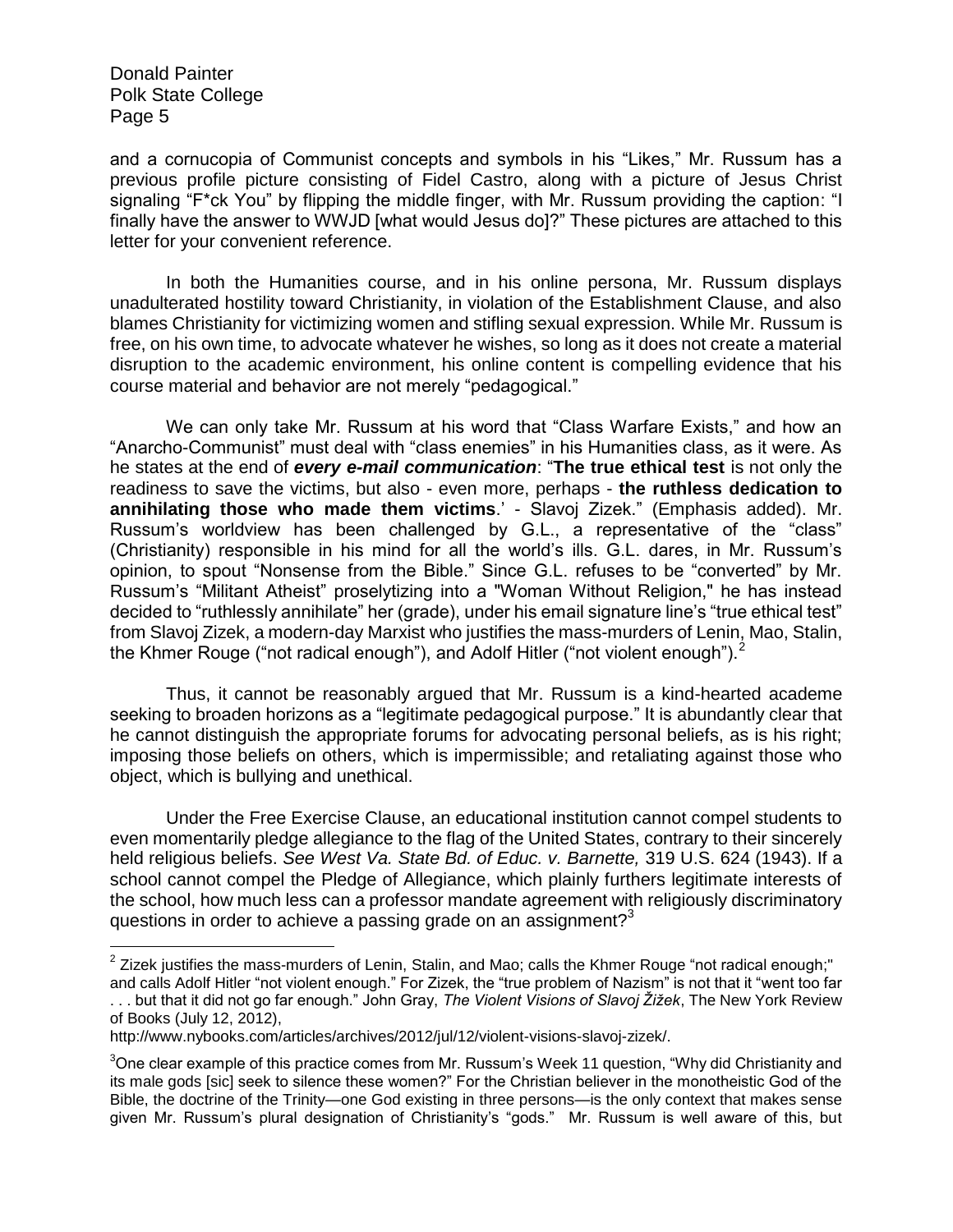$\overline{a}$ 

The Constitution does not "require complete separation of church and state; **it affirmatively mandates accommodation, not merely tolerance, of all religions, and forbids hostility toward any.**" *Lynch v. Donnelly,* 465 U.S. 668, 673 (1983) (emphasis added). The "First Amendment forbids an official purpose to disapprove of a particular religion or of religion in general . . . government has no legitimate role under the Establishment Clause in judging the religious beliefs of the people—either by praise or denunciation." *Catholic League for Religious & Civil Rights v. City & Cnty. of San Francisco,* 624 F.3d 1043, 1054 (9th Cir. 2010). Mr. Russum's pronouncements about whether homosexuality is a sin and will keep someone out of Heaven, and "religions" today which "still seek to regulate women's bodies," are wildly improper, because they are "judging the religious beliefs of the people" by "denunciation."

"What is crucial is that a government practice not have the effect of communicating a message of government endorsement **or disapproval** of religion." Like his fellow-travelers on the San Francisco Board of Supervisors, Mr. Russum has taken upon himself "authority to 'prescribe what shall be orthodox' in . . . doctrine. **Government cannot constitutionally prescribe a religious orthodoxy and condemn heresy on homosexuality, or anything else**." *Id.* at 1059-60 (emphasis added). Mr. Russum has done exactly that.

"In broaching controversial issues like religion, teachers must be sensitive to students' personal beliefs and take care **not to abuse their positions of authority**." *C.F. ex rel. Farnan v. Capistrano Unified Sch. Dist.,* 654 F.3d 975, 988 (9th Cir. 2011) (emphasis added). While teachers must "be given leeway to challenge students to foster critical thinking skills and develop their analytical abilities . . . at some point a teacher's comments on religion might **cross the line and rise to the level of unconstitutional hostility.**" *Id.* at 988 (emphasis added). While in *Capistrano*, the court bemoaned a "'dimly perceive[d] . . . line[ ] of demarcation' between permissible and impermissible discussion of religion in a college level history class," the facts in this case do not give rise to that problem of perception here. Mr. Russum is well past that line, and treads the realm of liability in his personal capacity, in addition to the liability exposure to which he has subjected the College.

The mountain of evidence against him — including his discriminatory questions; his intentional hostility towards Christianity throughout the course material; his abuse of his position of authority; and his improper, retaliatory grading of G.L.'s papers (which provided academically responsive answers to his illegitimate questions while remaining true to her faith) with four straight zeroes — is beyond the pale. His Facebook posts, including his "F\*ck You" depiction of Jesus, are evidence that this is not pedagogical; it is personal. It cannot be seriously argued that Mr. Russum has acted appropriately within this course.

It is mystifying how Polk State Community College has permitted this behavior to go on for so long. Mr. Russum cannot continue in his position after this behavior. There must be 1) a

demands G.L.'s confession of his own atheism, disingenuously chiding, "you [G.L.] proceed with a discourse on the theological nature of the trinity [sic]. Again there is nothing about the theology of the trinity [sic] in the question. This is not following the directions."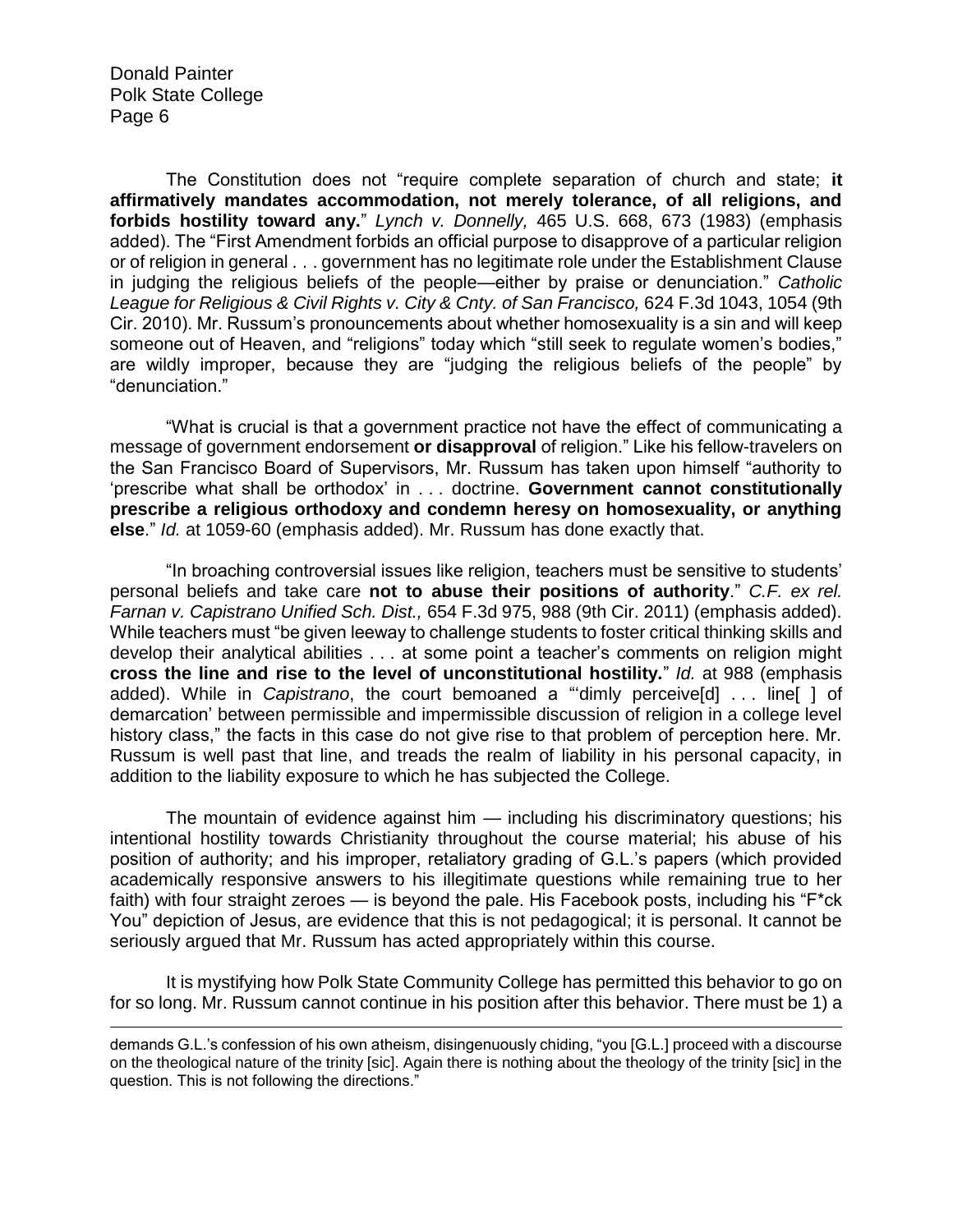full and independent review of Mr. Russum's behavior and course content; 2) appropriate grading of G.L's four "zero" assignments by a different professor; 3) a written apology; and 4) assurances that future courses taught by Mr. Russum, if any, will be free from such unlawful discrimination. Mr. Russum should be fired, as he has forfeited all trust in his academic integrity.

If the College does not comply with this demand by Friday, May 8, 2015, Liberty Counsel will take further action to prevent irreparable harm to the rights of our clients, who expressly reserve all rights. Please be governed accordingly.

**Si**ncerely

Roger K. Gannam, Esq. † Richard L. Mast, Esq.† †

## cc: **By E-Mail** Eileen Holden, President, Polk State College eholden@polk.edu

Board of Trustees, Polk State College Dan Dorrell, Chair ddorrell@cfrcpa.com Teresa Martinez, Vice Chair teresa@instituteofspanish.com Ricardo Garcia info@GCA.aero Gregory Littleton Gregory Littleton Gregory Littleton Gregory Littleton Gregory Littleton Gregory Littleton G Linda Pilkington linda.pilkington2@hma.com Mark G. Turner metal metal metal metal metal metal metal metal metal metal metal metal metal metal metal metal

Board of Trustees, Florida Virtual School board@flvs.net Lady Dhyana Ziegler Brian Cunningham Linda Pellegrini Dorene McShea

Ronald Blocker, CEO, Florida Virtual School rblocker@flvs.net

RKG:jml

 $\overline{a}$ 

Lance J. Russum lrussum@polk.edu

† Licensed in Florida

†† Licensed in Virginia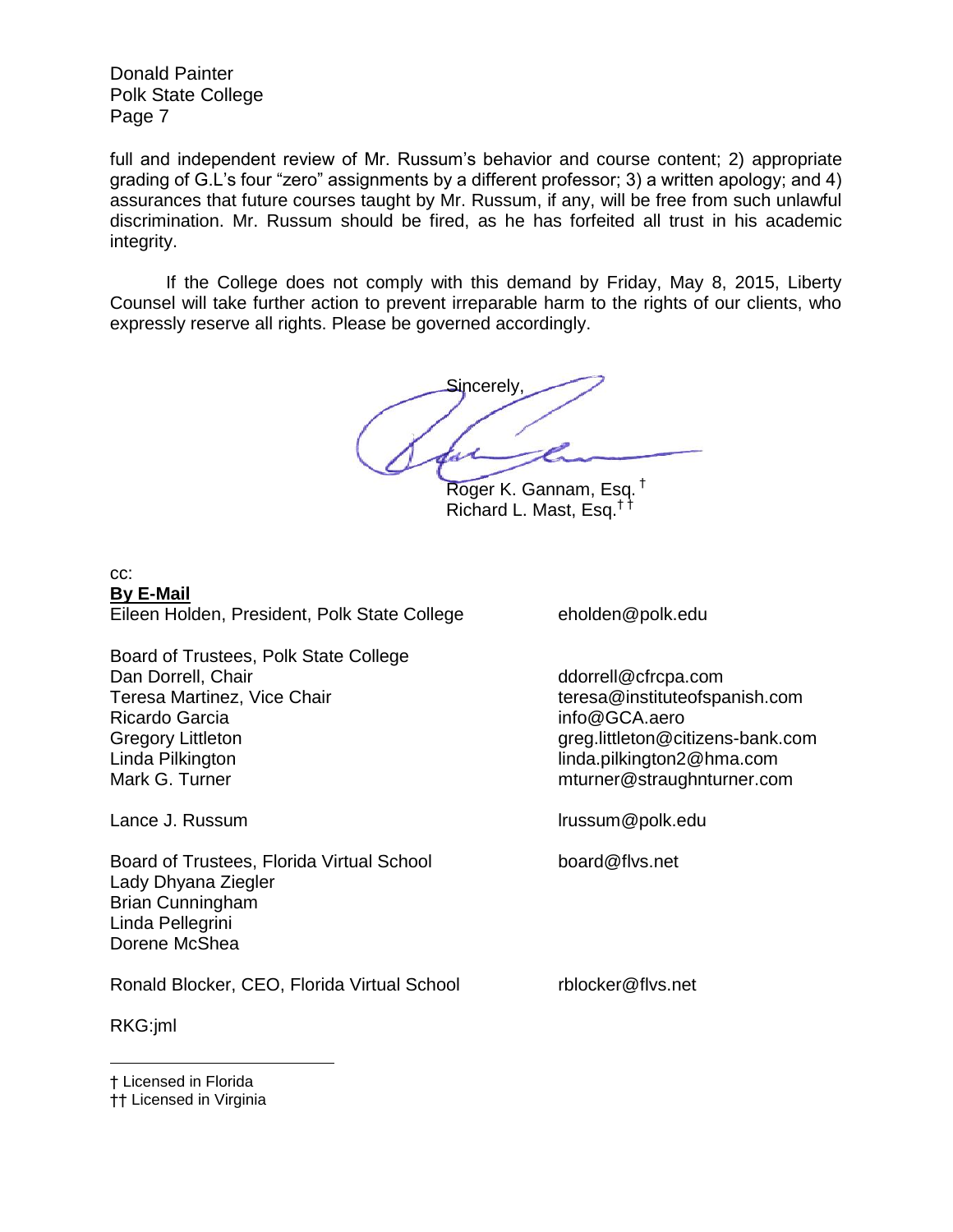

**LJ Russum: "I finally have the answer to WWJD?"**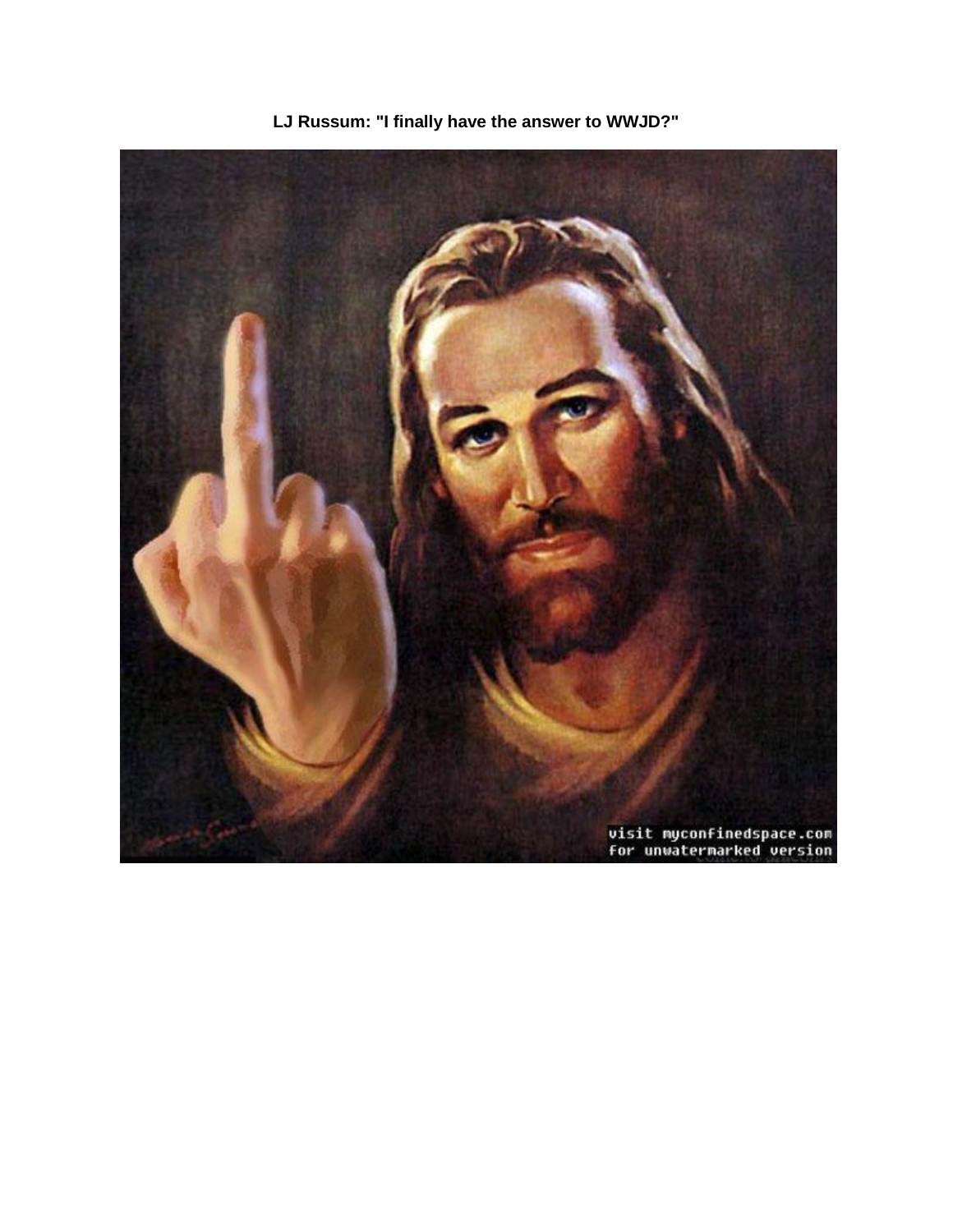